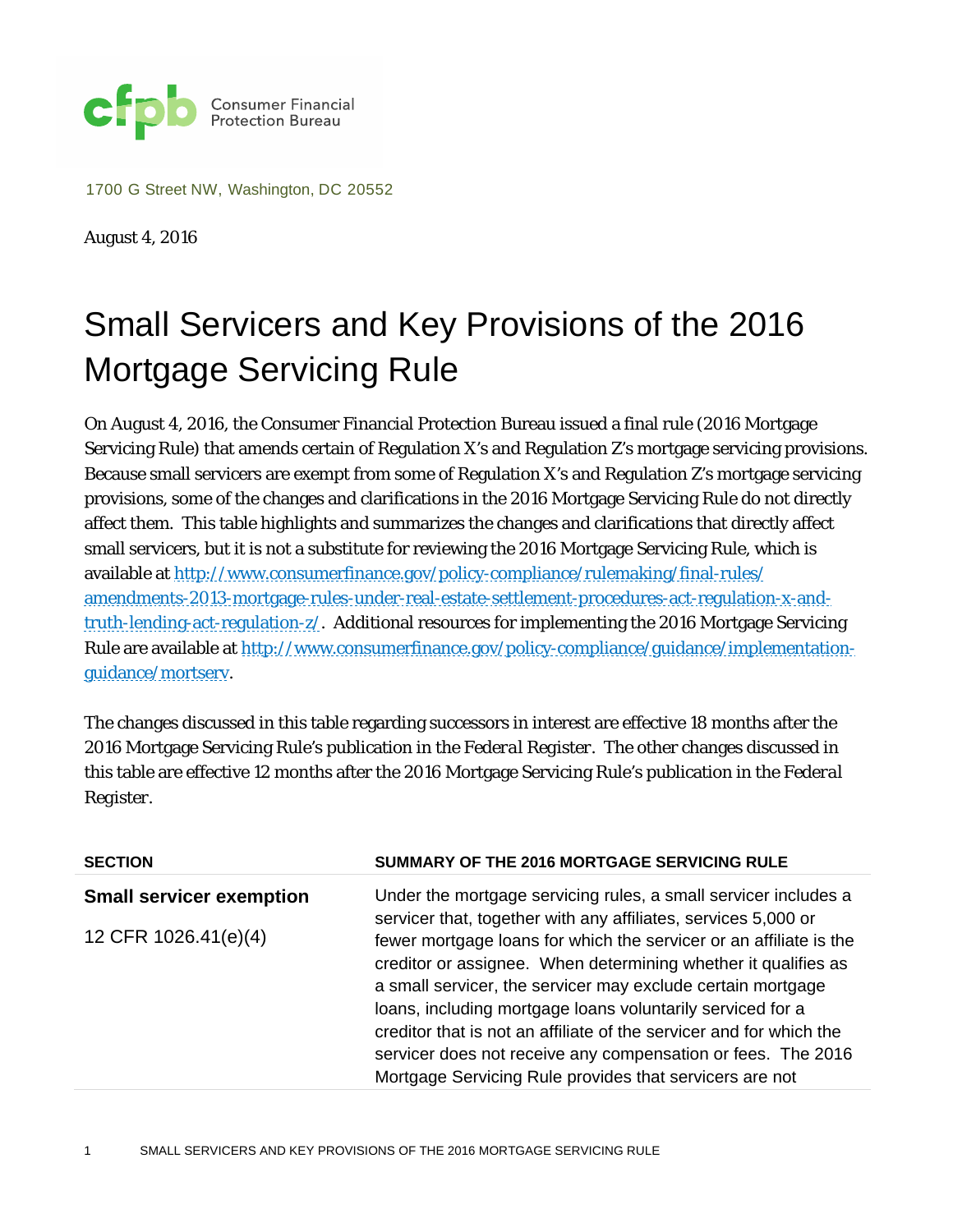## **SECTION SUMMARY OF THE 2016 MORTGAGE SERVICING RULE**

required to count mortgage loans voluntarily serviced for a nonaffiliate, even if the non-affiliate is not the creditor or assignee, if the servicer does not receive any compensation or fees. When making the small servicer determination, a servicer is also permitted to exclude seller-financed transactions for which the seller-financer meets the definition in § 1026.36(a)(5) of Regulation Z. To meet this definition, among other things, a seller-financer must provide seller financing for the sale of only one property in any 12-month period.

## **Successors in interest**

See 12 CFR 1024.31 and 1026.2(a)(27) for definitions

See also various other provisions of Regulation X and Regulation Z

The 2016 Mortgage Servicing Rule requires small servicers to respond to certain written requests that indicate that the person making the request may be a successor in interest. Generally, in response to such a request, a small servicer must timely provide the potential successor in interest with a description of the documents the servicer reasonably requires to confirm the person's identity and ownership interest in the property.

Generally, a person is a successor in interest for purposes of subpart C of Regulation X if a borrower (or for Regulation Z, a consumer) transfers an ownership interest in a property securing a mortgage loan (or for Regulation Z, a dwelling securing a closed-end consumer credit transaction) to the person by means of one of the types of transfers enumerated in the 2016 Mortgage Servicing Rule. These types of transfers include but are not limited to certain transfers resulting from the death of the borrower or consumer, transfers to the borrower's or consumer's spouse or children, and transfers resulting from divorce.

The 2016 Mortgage Servicing Rule provides that a confirmed successor in interest shall be considered a borrower for the purposes of specified mortgage servicing provisions of Regulations X and a consumer for the purposes of specified mortgage servicing provisions of Regulation Z. These mortgage servicing provisions apply with respect to a confirmed successor in interest regardless of whether that person has assumed the mortgage loan obligation or is otherwise liable for the mortgage debt. The same exemptions and scope limitations that apply to other borrowers or consumers apply to confirmed successors in interest.

A small servicer generally has to respond to notices of error and requests for information from a confirmed successor in interest.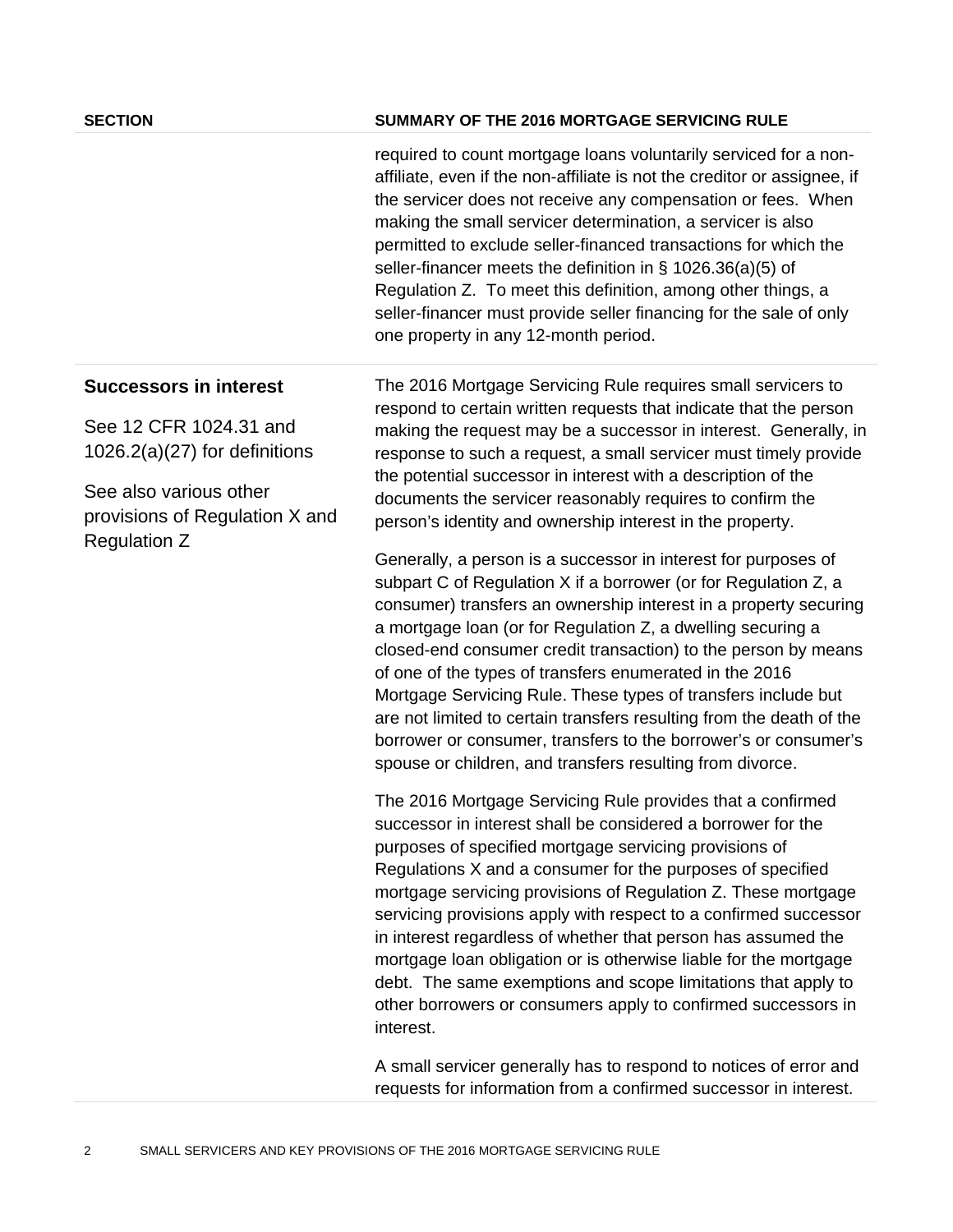| <b>SECTION</b>                       | SUMMARY OF THE 2016 MORTGAGE SERVICING RULE                                                                                                                                                                                                                                                                                                                                                                                                                                                                                                                                                                          |
|--------------------------------------|----------------------------------------------------------------------------------------------------------------------------------------------------------------------------------------------------------------------------------------------------------------------------------------------------------------------------------------------------------------------------------------------------------------------------------------------------------------------------------------------------------------------------------------------------------------------------------------------------------------------|
|                                      | A small servicer also may need to provide a confirmed successor<br>in interest with force-placed insurance notices, servicing transfer<br>notices, escrow related notices, and interest rate or payment<br>adjustment notices, unless the servicer is providing the specific<br>notice to another borrower or consumer. A small servicer is<br>required to promptly credit payments, including those from a<br>successor in interest, and to respond to a confirmed successor in<br>interest's payoff statement requests.                                                                                            |
| <b>Delinquency</b>                   | The 2016 Mortgage Servicing Rule provides a general definition<br>of delinquency. This definition is relevant to small servicers                                                                                                                                                                                                                                                                                                                                                                                                                                                                                     |
| See 12 CFR 1024.31 for<br>definition | because servicers, including small servicers, generally may not<br>initiate foreclosure proceedings unless a borrower is more than<br>120 days delinquent.                                                                                                                                                                                                                                                                                                                                                                                                                                                           |
|                                      | Under the 2016 Mortgage Servicing Rule, a borrower and a<br>borrower's mortgage loan obligation are delinquent beginning on<br>the date a periodic payment sufficient to cover principal, interest,<br>and (if applicable) escrow becomes due and unpaid, and<br>continue to be delinquent until such time as no periodic payment<br>is due and unpaid.                                                                                                                                                                                                                                                              |
|                                      | For more information on applying the new definition of<br>delinquency, see the Factsheet on Delinquency and the 2016<br>Mortgage Servicing Rule,<br>http://www.consumerfinance.gov/policy-<br>compliance/guidance/implementation-guidance/mortsery.                                                                                                                                                                                                                                                                                                                                                                  |
| <b>Loss mitigation</b>               | Generally, Regulation X prohibits all servicers, including small                                                                                                                                                                                                                                                                                                                                                                                                                                                                                                                                                     |
| 12 CFR 1024.41(f)(1)                 | servicers, from making the first notice or filing required by<br>applicable law for any judicial or non-judicial foreclosure process<br>unless a borrower is more than 120 days delinquent. However,<br>Regulation X includes some exceptions to this general<br>prohibition, including an exception that permits a servicer to join<br>a subordinate lienholder's foreclosure action. The 2016<br>Mortgage Servicing Rule expands this exception to permit a<br>servicer to join either a superior or subordinate lienholder's<br>foreclosure action, even if the borrower is not more than 120<br>days delinquent. |